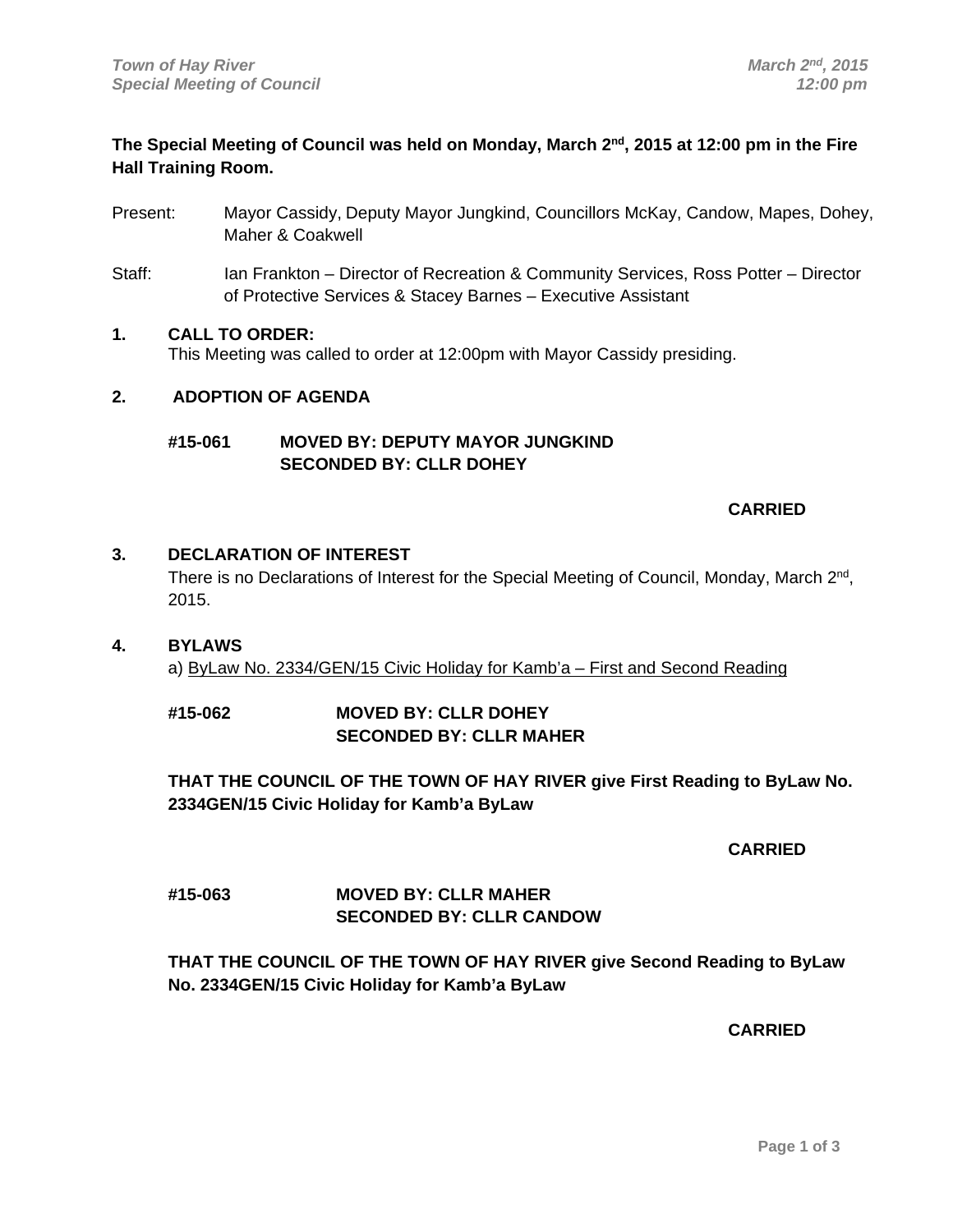#### ByLaw No. 2334/GEN/15 Civic Holiday for Kamb'a – Consent for Third Reading

#### **#15-064 MOVED BY: CLLR DOHEY SECONDED BY: CLLR MAHER**

**That the Council of the Town of Hay River give consent to Third and Final reading to ByLaw No. 2334GEN/15 Civic Holiday for Kamb'a ByLaw** 

**CARRIED CARRIED** 

ByLaw No. 2334/GEN/15 Civic Holiday for Kamb'a – Third and Final Reading

**#15-065 MOVED BY: CLLR MAHER SECONDED BY: CLLR MCKAY** 

**THAT THE COUNCIL OF THE TOWN OF HAY RIVER give Third and Final Reading to ByLaw No. 2334GEN/15 Civic Holiday for Kamb'a ByLaw** 

 **CARRIED** 

#### **5. IN CAMERA**

**#15-066 MOVED BY: CLLR MAHER SECONDED BY: CLLR JAMESON** 

**That the Council of the Town of Hay River move to In Camera at 12:07pm.** 

**CARRIED CARRIED** 

**#15-067 MOVED BY: CLLR CANDOW SECONDED BY: CLLR DOHEY** 

**That the Council of the Town of Hay River move out of In Camera at 12:49pm.** 

**CARRIED CARRIED** 

**5. ADJOURNMENT** 

**#15-068 MOVED BY: CLLR CANDOW** 

 **That the Regular Meeting of Council be adjourned at 12:50pm.** 

 **CARRIED**